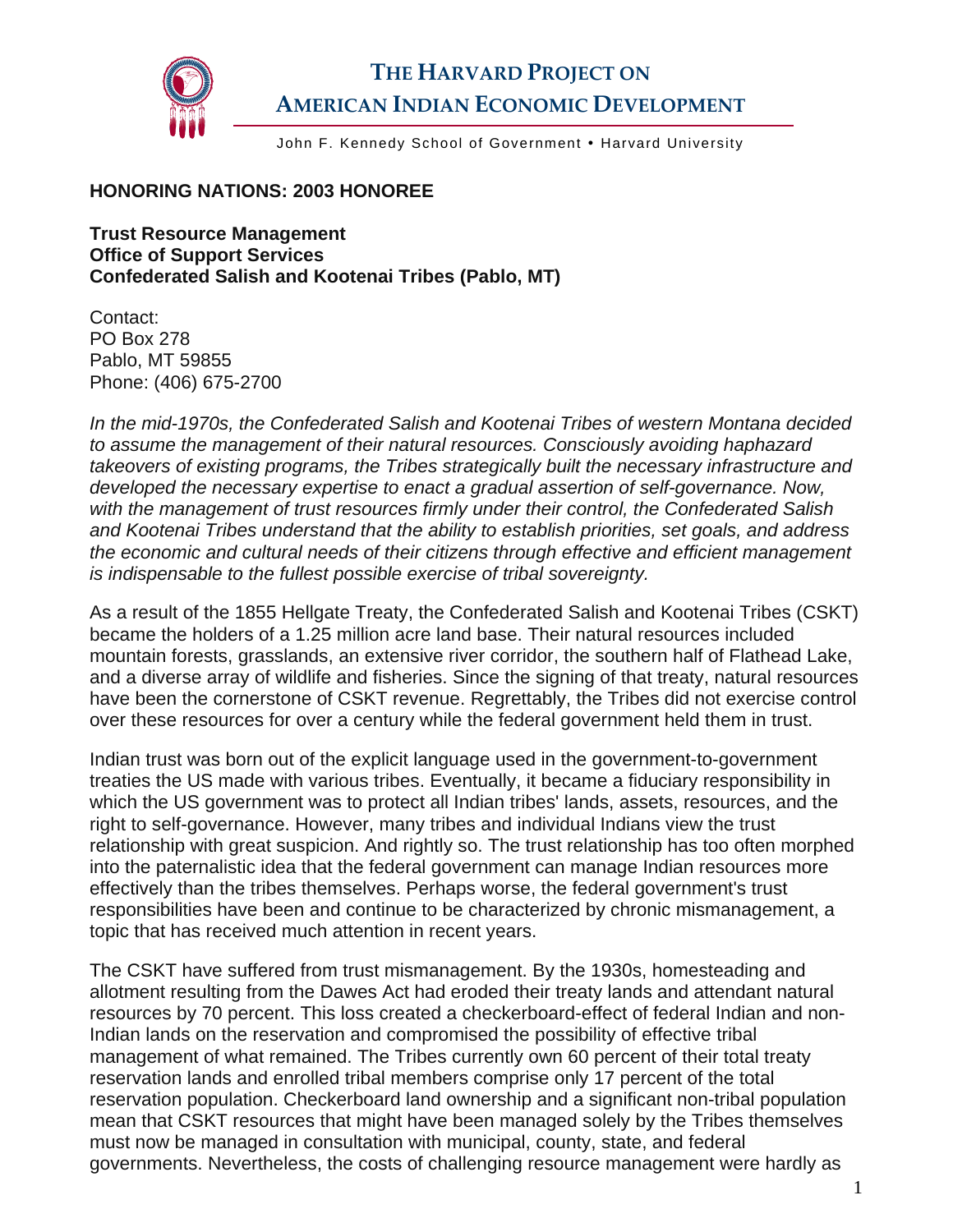daunting as the costs of continued mismanagement. In the early 1970s, the Tribes were determined to fight for their survival as a sovereign nation by assuming the management of their own land base and natural resources in the new and changing conditions of a dominant non-Indian world.

In fact, the Tribes began assuming this management even before the Indian Self-Determination and Education Assistance Act of 1975 ushered in a new era of selfgovernance. In the 1930s, the Tribes recognized that control of their land base was critical to effective natural resource management. Between 1934, when they organized themselves under an Indian Reorganization Act constitution, and the 1970s, the CSKT set about establishing formal processes for land management.

In 1969, the Tribes began laying down the foundation that would sustain the eventual control of their trust resources. In that year, they established the Tribal Realty Office and started issuing home site leases. The Tribal Forest Management Enterprise was created a few years later to administer permits and forest improvement projects such as thinning and reforestation. These programs expanded in 1990 and 1995, respectively, when the Tribes assumed complete management of BIA Realty and BIA Forestry under PL 93-638 contracts. In the early 1980s, the Tribes developed an Earth Resources Program and Tribal Water Rights & Administration to provide vital support of their natural resource management. Also, in conjunction with the University of Montana, they designed a Wilderness Program. Finally, they undertook management of Mission Valley Power, the electric utility formerly overseen by the BIA.

Even then, the CSKT were only getting started. By the 1990s, the Tribes' experience in managing their natural resources had strengthened their commitment to total resource management. During this decade, the Tribes took over the management of all federal programs under the direction of the Bureau of Indian Affairs and the Indian Health Service through PL 93-638 contracts. They procured community health programs, higher education, vocational training, and social services. In 1998, the Tribes were among the first to administer a Temporary Assistance for Needy Families program through an agreement with the state of Montana.

Importantly, the Tribes were not just assuming the management of their natural and human resources, they were succeeding. The CSKT's goal of self-governance demanded the development and maintenance of a stable management infrastructure. They created the Tribal Lands Department to coordinate the efforts of the varied natural resource programs. With the support of this institutional home, the Tribes established a record of responsible program administration and moved closer to greater economic self-sufficiency through enterprise development.

For example, under the administration of the Tribal Lands Department, the Tribes now manage their own real estate and land resources as well as those of individual trust landowners. The Department successfully completes thousands of land transactions including appraisals, leases, permits, easements, purchases, deeds, wills, and probates. It also develops and processes hundreds of farm and pasture leases and home site lots and maintains title management from tracking ownership and filing subdivision plats to recording property encumbrances and modifications. The Department is a leader in the automation of leasing contract management including the distribution of payments to trust land owners.

The tribal management of Mission Valley Power has been similarly successful. Power rates among the CSKT are some of the lowest in the Northwest and their utility system is one of the best maintained. The Tribes' ten-year improvement plans are enhancing power delivery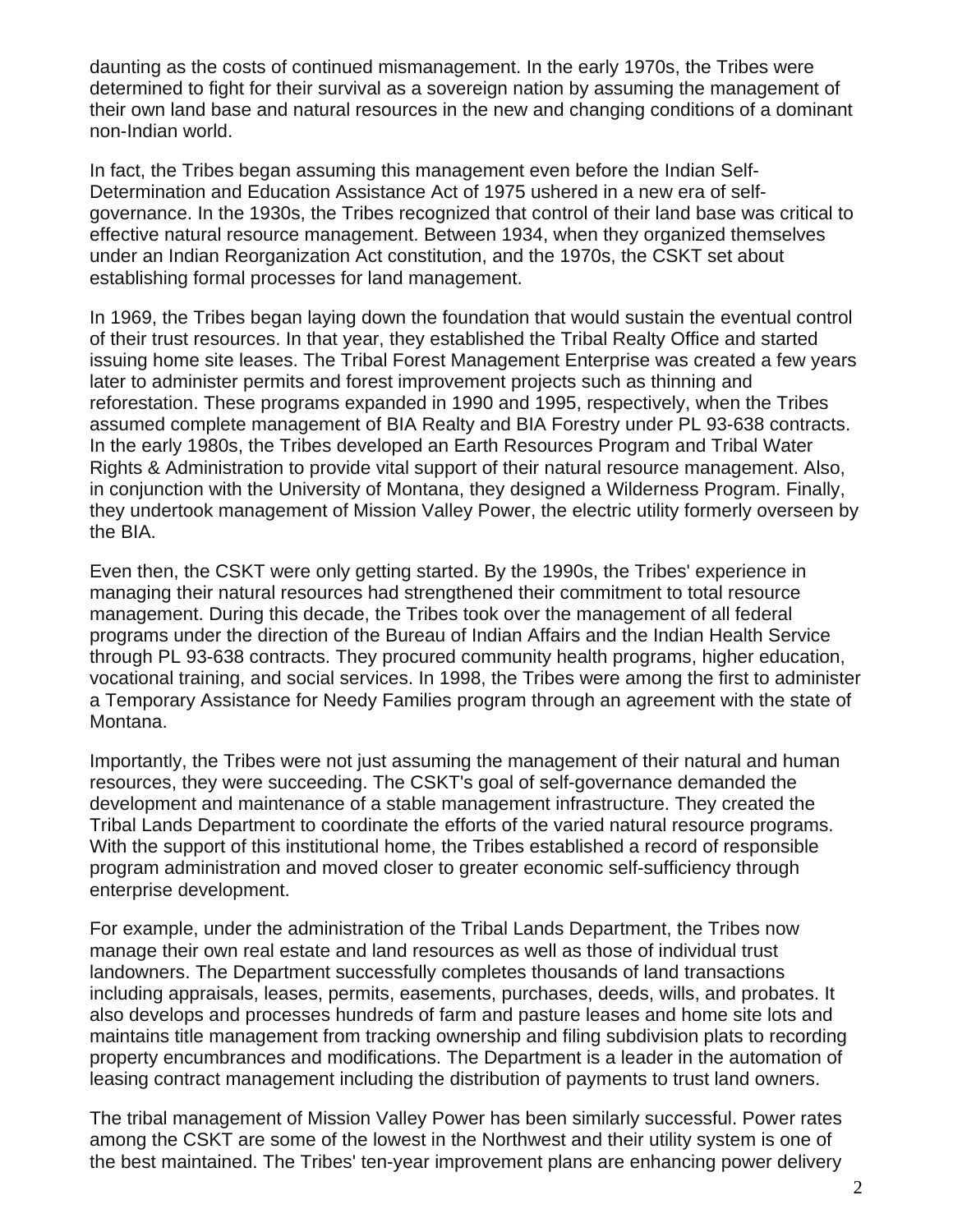and reliability as well as preparing for future load growth. In 2000, a survey of fifteen hundred customers revealed that 75 to 79 percent of respondents considered their service excellent and 20 to 24 percent considered it satisfactory. Less than 1 percent of respondents were dissatisfied.

In 2002, the CSKT realized annual revenues of over two million dollars from their natural resources and six hundred seventy-seven thousand dollars from land leases. That same year, the Kerr Dam lease revenue brought in over thirteen million dollars. A portion of these revenues are reinvested in securing the Tribes' continuing self-governance. For example, three to five million dollars are budgeted annually for the acquisition of reservation lands.

The significance of the CSKT's successes, however, should not be measured in revenues alone. Tribes contemplating the management of their own natural resources may learn from the following two examples. First, by systematically putting themselves in charge of their resources and programs, the CSKT corrected the fundamental accountability problem that has persisted in Indian Country for hundreds of years. Today, their tribal government, not the federal government, presides over the Flathead Reservation. Even though the configuration of their reservation dictates that the tribal government must interact with municipal, county, state, and federal government agencies, the Tribes have, to the maximum extent possible, achieved self-governance over their lands, resources, and citizens. Secondly, as the Tribes come to hold increasingly direct control over their resources, they have created a national ethos of accountability for their management actions. Both the Tribes' employees and its citizens expect the tribal government to perform at the highest level in meeting the CSKT's needs. For the CSKT, this accountability has been an enormous asset. The CSKT have improved the lives of those on the reservation, and they have gained recognition from local, state, and federal governments for CSKT's capabilities and built awareness within these governments of CSKT's resource management goals and priorities.

Not only have the Tribes established first-rate organizational and managerial systems, but they have established it in a strategic and self-determined manner. The CSKT were motivated to assume the management of their lands and resources because they had a clear vision of what their tribal government should accomplish. The Tribes' traditional beliefs place priority on the respectful care of the natural world. Acknowledging that water, forest, and land resources are the cornerstones of their tribal revenues, the CSKT desired to strike a careful balance between properly utilizing resources and ensuring that abuse and waste is minimal. Tribal governments that effectively assert their sovereignty, like the CSKT, are among those best positioned to develop laws and policies that protect and advance the interests of their people.

The Tribes' understanding of, and commitment to, building their capacity for self-governance made their vision possible. They cultivated their human resources, hiring tribal members to manage their natural resources and ensuring that these individuals met the standards of state and federal government agencies by providing opportunities for degree completion and necessary licensure. Additionally, the Tribes opened management opportunities to their staff members and maintained an environment where the management of natural resource programs is independent of tribal government politics. They also invested in their trust resources. For example, the Tribal Lands Department has assisted Indian and non-Indian livestock producers in accessing aid through the American Indian Livestock Feed Program; treated nearly twenty-five thousand acres of noxious weeds; and, in collaboration with the National Bison Range, released bio-control agents on and around the Bison Range. Recognizing that their success in natural resource management is a direct result of their capacity, the Tribes have formed working relationships occasionally formalized through